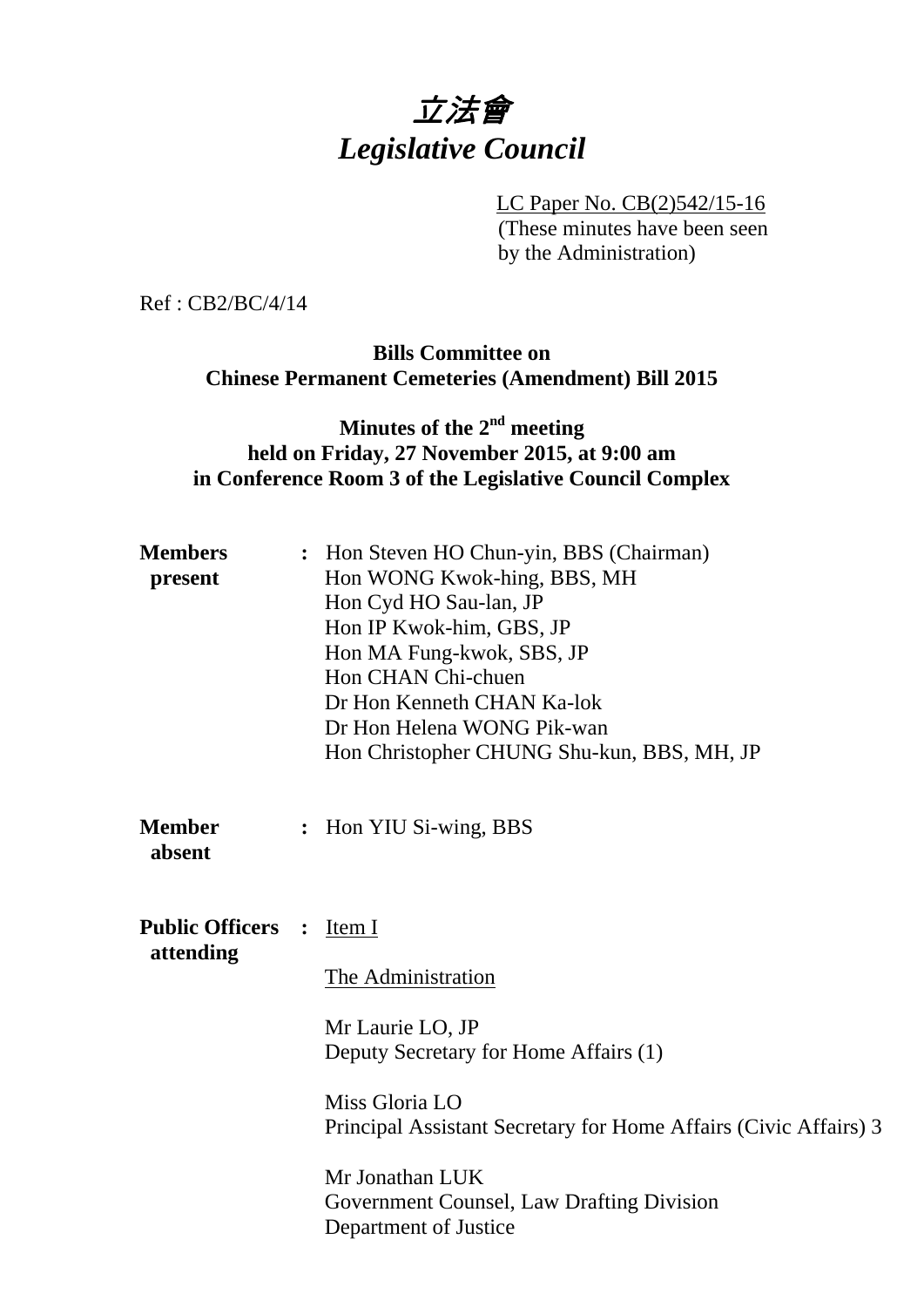|                               | The Board of Management of the Chinese Permanent Cemeteries                       |
|-------------------------------|-----------------------------------------------------------------------------------|
|                               | Ms Brenda LO<br><b>Executive Director</b>                                         |
| <b>Clerk</b> in<br>attendance | Miss Josephine SO<br>$\ddot{\cdot}$<br>Chief Council Secretary (2) 2              |
| <b>Staff in</b><br>attendance | : Ms Vanessa CHENG<br><b>Assistant Legal Adviser 5</b><br>Ms Wendy LO             |
|                               | Senior Council Secretary (2) 2<br>Miss Emma CHEUNG<br>Legislative Assistant (2) 2 |

#### Action

#### **I. Meeting with the Administration**

(File Ref: HAB/CR 1/20/15, LC Paper Nos. CB(3)802/14-15, LS87/14-15, CB(2)110/15-16(02) to (06) and CB(2)323/15-16(01)  $& (02)$ 

 The Bills Committee deliberated (index of proceedings attached at **Annex A**).

#### Meeting arrangments

2. The Chairman informed members that by the deadline for registration, only one deputation had indicated intention to submit written submission to the Bills Committee in response to the Bills Committee's notice for invitation of public views placed on the website of the Legislative Council. As such, he decided that the Bills Committee should continue discussion with the Administration at this meeting, instead of receiving deputations' views on the Chinese Permanent Cemeteries (Amendment) Bill 2015 ("the Bill").

(*Post-meeting note*: A submission was received after the meeting and was issued to members vide LC Paper No. CB(2)365/15-16(01) on 30 November 2015. On the instruction of the Chairman, the Administration was requested to provide a written response to the views and concerns raised in the submission.)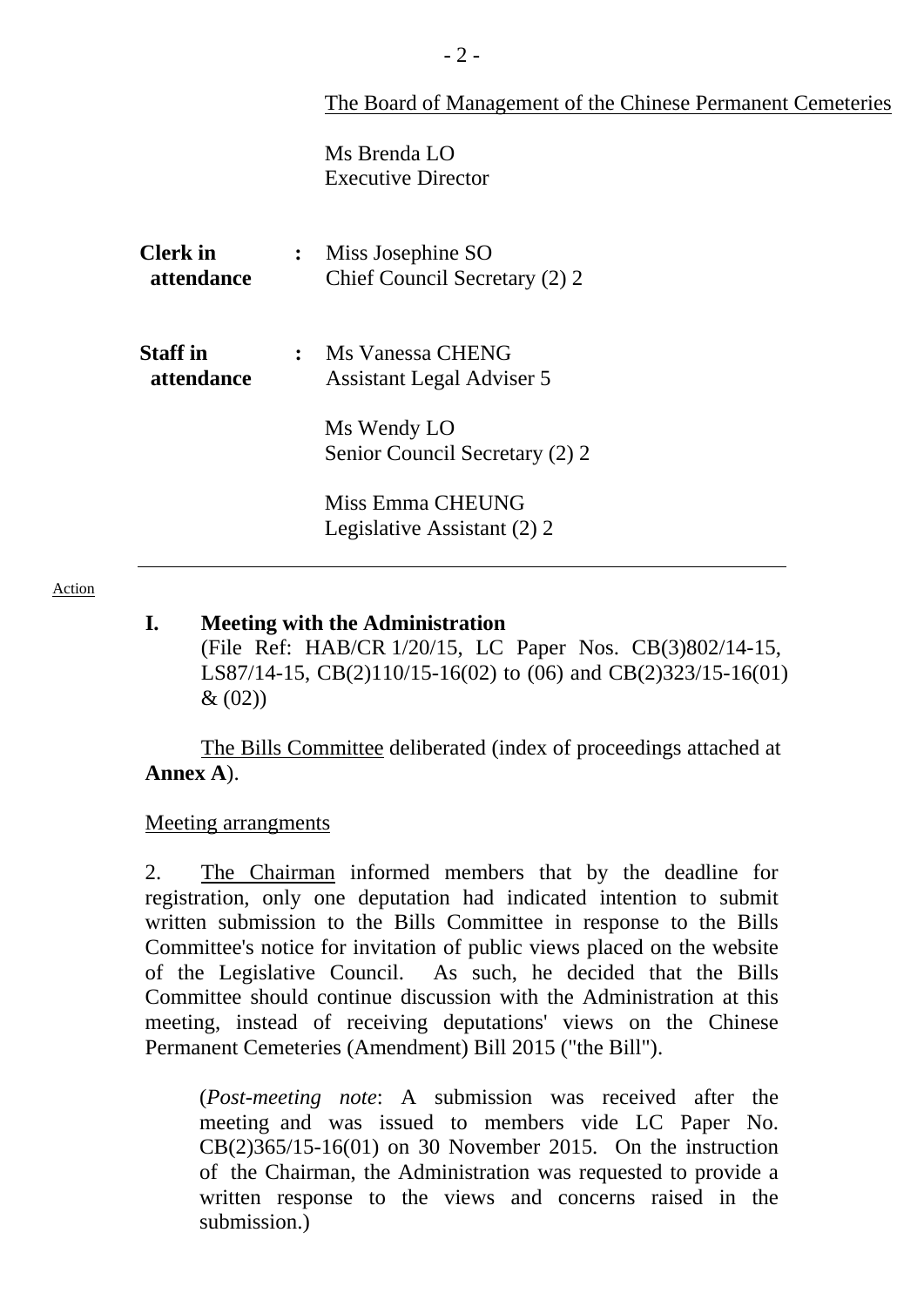#### Action

### Follow-up actions required of the Administration

Admin 3. The Administration was requested to provide written responses to issues/concerns raised by members and the Legal Adviser to the Bills Committee as set out in **Annex B**.

### Clause-by-clause examination

4. The Bills Committee completed discussion on the policy aspects and commenced clause-by-clause examination of the Bill. At the invitation of the Chairman, the Administration took members through the Bill. The Bills Committee examined up to clause 13(3) of the Bill.

## **II. Any other business**

Date of next meeting

5. The Chairman said that to avoid clashing with the anticipated continuation of the Council meeting commencing on 9 December 2015, the third meeting of the Bills Committee originally scheduled for 11 December 2015 might need to be rescheduled to another date. The Secretariat would inform members once rescheduling was confirmed necessary.

(*Post-meeting note*: A circular notifying members of the rescheduling of the third Bills Committee meeting was issued to members vide LC Paper No. CB(2)402/15-16 on 4 December 2015.)

6. There being no other business, the meeting ended at 11:00 am.

Council Business Division 2 Legislative Council Secretariat 30 December 2015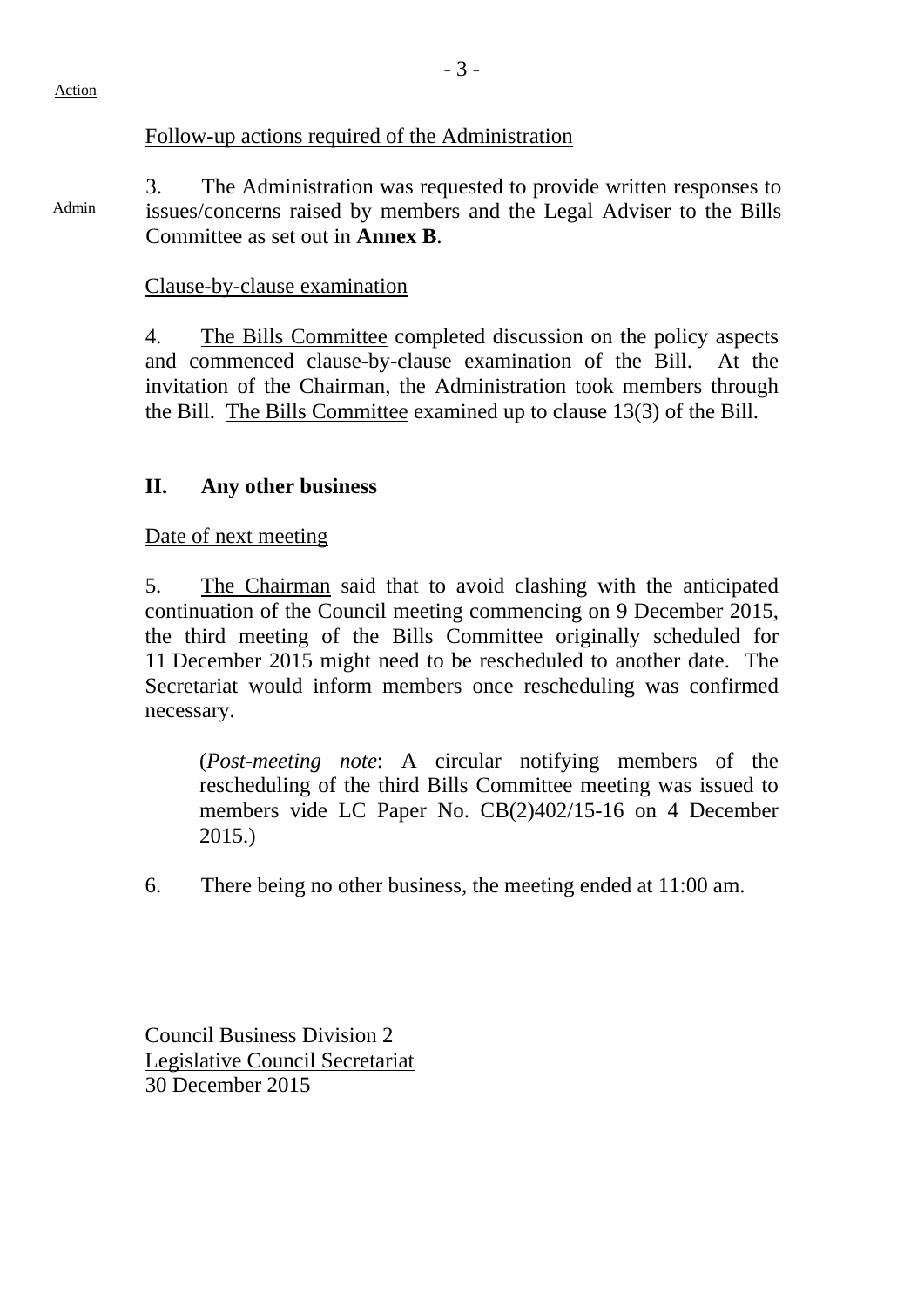# **Proceedings of the 2nd meeting of the Bills Committee on Chinese Permanent Cemeteries (Amendment) Bill 2015 on Friday, 27 November 2015, at 9:00 am in Conference Room 3 of the Legislative Council Complex**

| <b>Time</b><br>marker | <b>Speaker</b>                         | Subject(s)                                                                                                                                                                                                                                                                                                                                                                                                                                                                                                                                                                                                                                                                                                        | <b>Action</b><br><b>Required</b>                                |
|-----------------------|----------------------------------------|-------------------------------------------------------------------------------------------------------------------------------------------------------------------------------------------------------------------------------------------------------------------------------------------------------------------------------------------------------------------------------------------------------------------------------------------------------------------------------------------------------------------------------------------------------------------------------------------------------------------------------------------------------------------------------------------------------------------|-----------------------------------------------------------------|
| $000412 -$<br>000454  | Chairman                               | The Chairman's opening remarks                                                                                                                                                                                                                                                                                                                                                                                                                                                                                                                                                                                                                                                                                    |                                                                 |
| $000455 -$<br>001846  | Chairman<br>Admin                      | Briefing by the Administration on its response to<br>issues raised at the Bills Committee meeting held<br>on 27 October 2015 [LC Paper No. CB(2)323/15-<br>$16(02)$ ].                                                                                                                                                                                                                                                                                                                                                                                                                                                                                                                                            |                                                                 |
| $001847 -$<br>002721  | Chairman<br>Mr WONG Kwok-hing<br>Admin | Mr WONG Kwok-hing's expression of support for<br>the proposal to remove the restriction on the<br>maximum number of set of ashes that could be<br>deposited in ordinary and family niches in the<br>Chinese Permanent Cemeteries ("CPCs") operated<br>by the Board of Management of the Chinese<br>Permanent Cemeteries ("the Board").                                                                                                                                                                                                                                                                                                                                                                            |                                                                 |
|                       |                                        | Mr WONG's expression of concern about the<br>traffic congestion problem along Cape Collinson<br>Road, Chai Wan, during the Ching Ming and<br>Chung Yeung festivals. He enquired about the<br>latest developments of the issue including whether<br>the proposal of opening the private road in the<br>Holy Cross Catholic Cemetery for public use was<br>viable. The Administration's advice that while<br>discussion with the Holy Cross Catholic Cemetery<br>and the Police was under way, a number of<br>technical issues had to be resolved before<br>consideration could be given to opening up the<br>aforesaid private road, which was now under<br>repair and maintenance, for the use of the public.     |                                                                 |
| $002722 -$<br>003257  | Chairman<br>Mr CHAN Chi-chuen<br>Admin | Mr CHAN Chi-chuen considered the term<br>"descendant" under clause $10(8)(e)$ of the Chinese<br>Permanent Cemeteries (Amendment) Bill 2015<br>His view that if an<br>("the Bill") unclear.<br>exhaustive definition of the term "descendant" was<br>not to be provided in the Chinese Permanent<br>Cemeteries Rules (Cap. 1112A) ("the Rules"), the<br>Administration should make reference to how the<br>term "kinship" was defined in the relevant<br>administrative guidelines adopted by the Food and<br>Environmental Hygiene Department and consider<br>empowering the Board to determine whether the<br>subsequent deceased was in close relationship<br>with the first deceased, so as to allow the Board | <b>Admin</b><br>$(\text{para. } 1(b))$<br>of Annex B<br>refers) |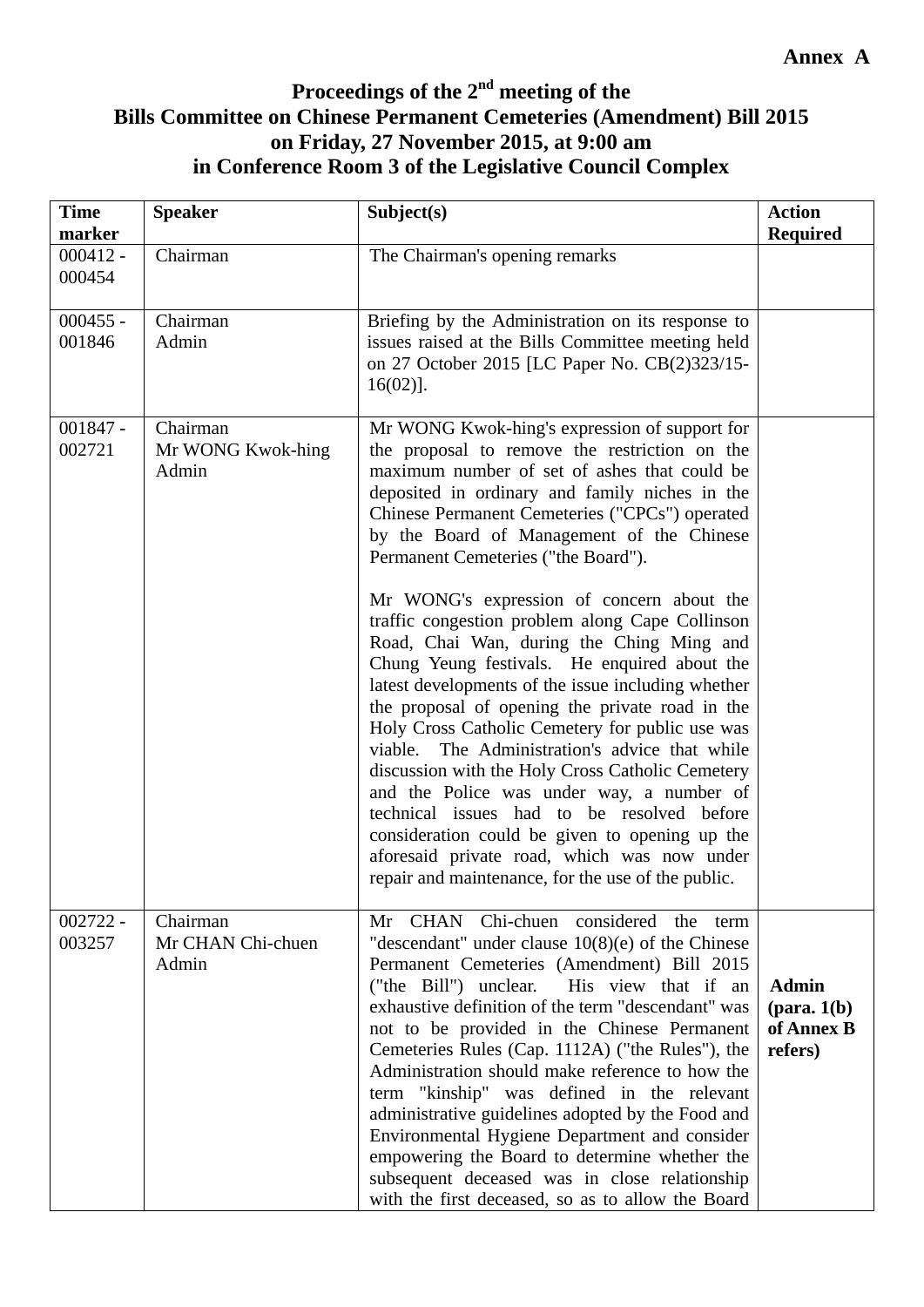| <b>Time</b><br>marker | <b>Speaker</b>                                                                                                                               | Subject(s)                                                                                                                                                                                                                                                                                                                                                                                                                                                                                                                                                                                                                                                                                                                                                                                                                                                                                                                                                                                                                                                                                                                                                                                                                                                                    | <b>Action</b><br><b>Required</b> |
|-----------------------|----------------------------------------------------------------------------------------------------------------------------------------------|-------------------------------------------------------------------------------------------------------------------------------------------------------------------------------------------------------------------------------------------------------------------------------------------------------------------------------------------------------------------------------------------------------------------------------------------------------------------------------------------------------------------------------------------------------------------------------------------------------------------------------------------------------------------------------------------------------------------------------------------------------------------------------------------------------------------------------------------------------------------------------------------------------------------------------------------------------------------------------------------------------------------------------------------------------------------------------------------------------------------------------------------------------------------------------------------------------------------------------------------------------------------------------|----------------------------------|
|                       |                                                                                                                                              | more flexibility in considering applications for<br>subsequent burials or deposits in CPCs.<br>The Administration's explanation on the difference<br>between<br>drafting of<br>the<br>legislation<br>and<br>administrative guidelines. It was noteworthy that<br>the Bill proposed to expand the eligibility for<br>subsequent burial or deposit in CPCs' cemetery<br>facilities by removing all references to "close<br>relative" from the existing Rules and substituting<br>it by the term "relative" which had a wider<br>definition as set out in clause $10(8)$ of the Bill.<br>As regards the eligibility for first interment, burial<br>or deposit, according to the proposed rule $4(3)$ of<br>the Rules (to be amended by clause 11 of the Bill),<br>the Board's decision on whether a deceased person<br>met the description in rule $4(2)(a)$ , (b) or (c) was<br>final.                                                                                                                                                                                                                                                                                                                                                                                          |                                  |
| $003258 -$<br>004210  | Chairman<br>Dr Kenneth CHAN<br>Admin<br>The<br>Board<br>of<br>Management of<br>the<br>Chinese<br>Permanent<br>Cemeteries<br>("the<br>Board") | In response to Dr Kenneth CHAN's concerns over<br>the difference in definition of "ashes" as proposed<br>under clause $10(11)$ of the Bill versus that under<br>clause $2(1)$ of the Private Columbaria Bill, the<br>Administration gave an account of the reasons for<br>not tightening the definition of "ashes" in the<br>Chinese<br>Cemeteries<br>Ordinance<br>Permanent<br>(Cap. 1112) ("the Ordinance") and the Rules to<br>exclude "synthetic materials" [LC Paper No.<br>$CB(2)110/15-16(04)$ ]. Given the different policy<br>objectives of the two Bills, the Administration did<br>not intend to change the definition of "ashes" in<br>the current exercise to prohibit synthetic materials<br>from being deposited in CPCs, so as to allow more<br>flexibility for cemetery users. The Board also<br>advised that it would not prohibit, though not<br>encourage either, synthetic materials from being<br>deposited in CPCs, if so requested by the<br>permittee.<br>Dr CHAN's view that the Administration should<br>publicize the possible difference in the regulation<br>for the deposit of synthetic materials in CPCs and<br>columbaria.<br>The<br>Administration<br>private<br>undertook to follow up with the Food and Health<br>Bureau in this regard. |                                  |
|                       | Clause-by-clause examination of the Bill                                                                                                     |                                                                                                                                                                                                                                                                                                                                                                                                                                                                                                                                                                                                                                                                                                                                                                                                                                                                                                                                                                                                                                                                                                                                                                                                                                                                               |                                  |
| $004211 -$<br>004322  | Chairman<br>Admin                                                                                                                            | Clause-by-clause examination of the Bill, with the<br>aid of the Blue Bill and the marked-up copy of the<br>relevant provisions to be amended by the Bill                                                                                                                                                                                                                                                                                                                                                                                                                                                                                                                                                                                                                                                                                                                                                                                                                                                                                                                                                                                                                                                                                                                     |                                  |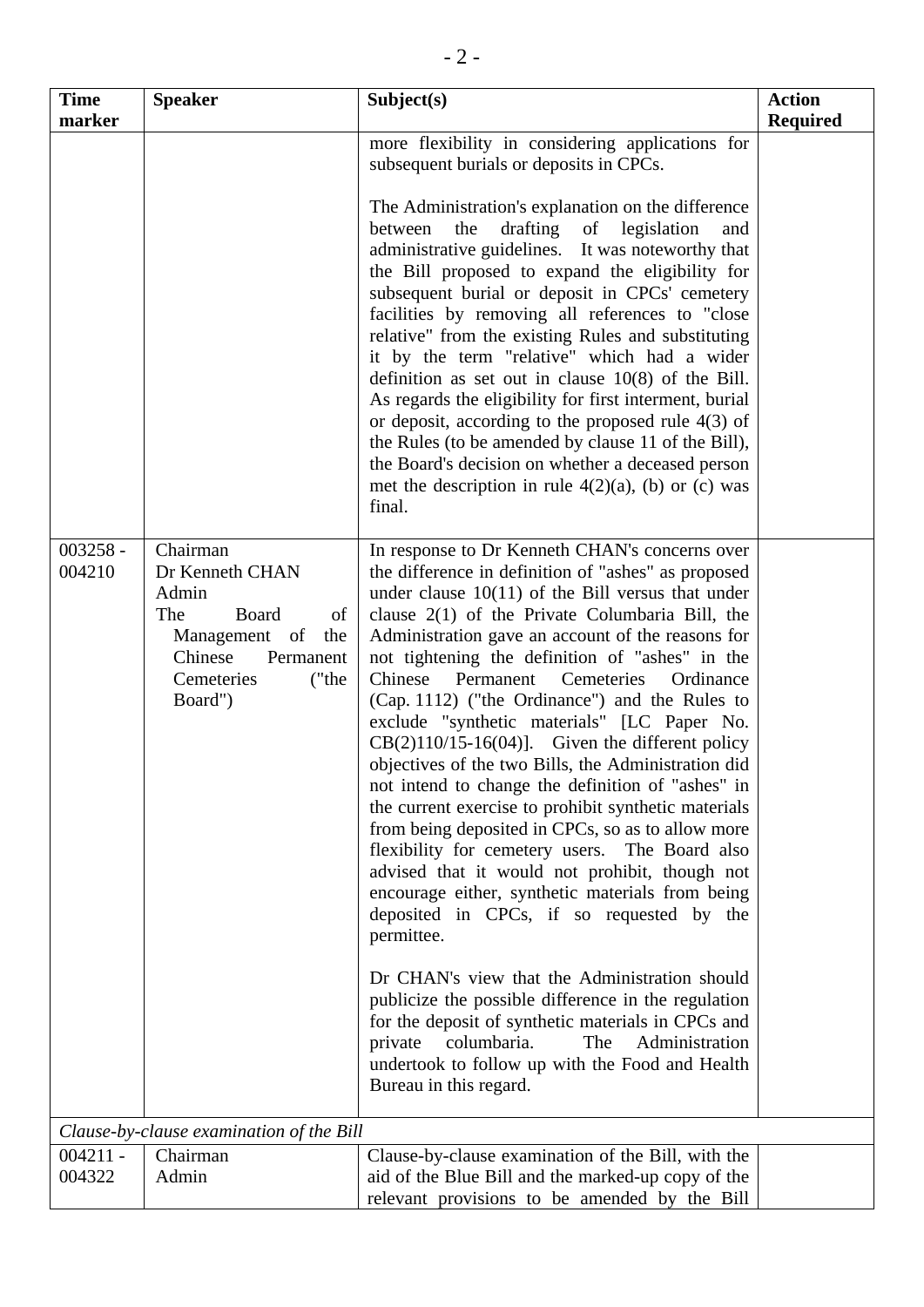| <b>Time</b><br>marker | <b>Speaker</b>                         | Subject(s)                                                                                                                                                                                                                                                                                                                                                                                                                                                                                                                                                                                                                                                                                                                                                                                                                               | <b>Action</b><br>Required                                |
|-----------------------|----------------------------------------|------------------------------------------------------------------------------------------------------------------------------------------------------------------------------------------------------------------------------------------------------------------------------------------------------------------------------------------------------------------------------------------------------------------------------------------------------------------------------------------------------------------------------------------------------------------------------------------------------------------------------------------------------------------------------------------------------------------------------------------------------------------------------------------------------------------------------------------|----------------------------------------------------------|
|                       |                                        | prepared by the Legal Service Division [LC Paper<br>Nos. CB(3)802/14-15 and CB(2)110/15-16(02)].                                                                                                                                                                                                                                                                                                                                                                                                                                                                                                                                                                                                                                                                                                                                         |                                                          |
|                       |                                        | Long Title of the Bill                                                                                                                                                                                                                                                                                                                                                                                                                                                                                                                                                                                                                                                                                                                                                                                                                   |                                                          |
| $004323 -$<br>004336  | Chairman<br>Admin                      | Part 1 - Preliminary                                                                                                                                                                                                                                                                                                                                                                                                                                                                                                                                                                                                                                                                                                                                                                                                                     |                                                          |
|                       |                                        | Clause 1 which set out the short title and the<br>commencement of the Bill                                                                                                                                                                                                                                                                                                                                                                                                                                                                                                                                                                                                                                                                                                                                                               |                                                          |
| $004337 -$<br>004700  | Chairman<br>Admin                      | Part 2 - Amendments to the Chinese Permanent<br>Cemeteries Ordinance                                                                                                                                                                                                                                                                                                                                                                                                                                                                                                                                                                                                                                                                                                                                                                     |                                                          |
|                       |                                        | Clauses 2 to 6                                                                                                                                                                                                                                                                                                                                                                                                                                                                                                                                                                                                                                                                                                                                                                                                                           |                                                          |
| $004701 -$<br>004826  | Chairman<br>Admin                      | Clause 7 which sought to expand the ambit of<br>donations that could be made by the Board                                                                                                                                                                                                                                                                                                                                                                                                                                                                                                                                                                                                                                                                                                                                                |                                                          |
|                       |                                        | In response to members' suggestion of improving<br>the drafting of the expression "a particular sector<br>of that community" for clarity sake, the<br>Administration undertook to provide the revised<br>wording of the proposed amended section $7(2)$ for<br>members' consideration.                                                                                                                                                                                                                                                                                                                                                                                                                                                                                                                                                   | <b>Admin</b><br>(para. 4 of<br><b>Annex B</b><br>refers) |
| $004827 -$<br>005004  | Chairman<br>Admin                      | Clause 8 which sought to amend section 8 of the<br>Ordinance to empower the Board to make rules                                                                                                                                                                                                                                                                                                                                                                                                                                                                                                                                                                                                                                                                                                                                          |                                                          |
| $005005 -$<br>005826  | Chairman<br>Admin<br>Mr CHAN Chi-chuen | Part 3 - Amendments to the Chinese Permanent<br><b>Cemeteries Rules</b><br>Clauses 9 and 10                                                                                                                                                                                                                                                                                                                                                                                                                                                                                                                                                                                                                                                                                                                                              |                                                          |
|                       |                                        | Regarding the proposed definition of the term<br>"relative" as provided in clause $10(8)$ of the Bill,<br>Mr CHAN Chi-chuen reiterated his view that the<br>Administration should consider empowering the<br>Board to determine whether the subsequent<br>deceased was in close relationship with the first<br>deceased if an exhaustive definition of the term<br>"descendant" was not to be provided in the Rules.<br>The Chairman's suggestion that as an alternative,<br>the Administration should clearly stipulate in the<br>amended rule 3 the types of persons intended to be<br>covered under the term "descendant" for avoidance<br>of doubt.<br>The Administration undertook to<br>consider members' suggestions and revert to the<br>Bills Committee on whether Committee stage<br>amendments would be proposed to the Bill. | <b>Admin</b><br>(para. 1 of<br><b>Annex B</b><br>refers) |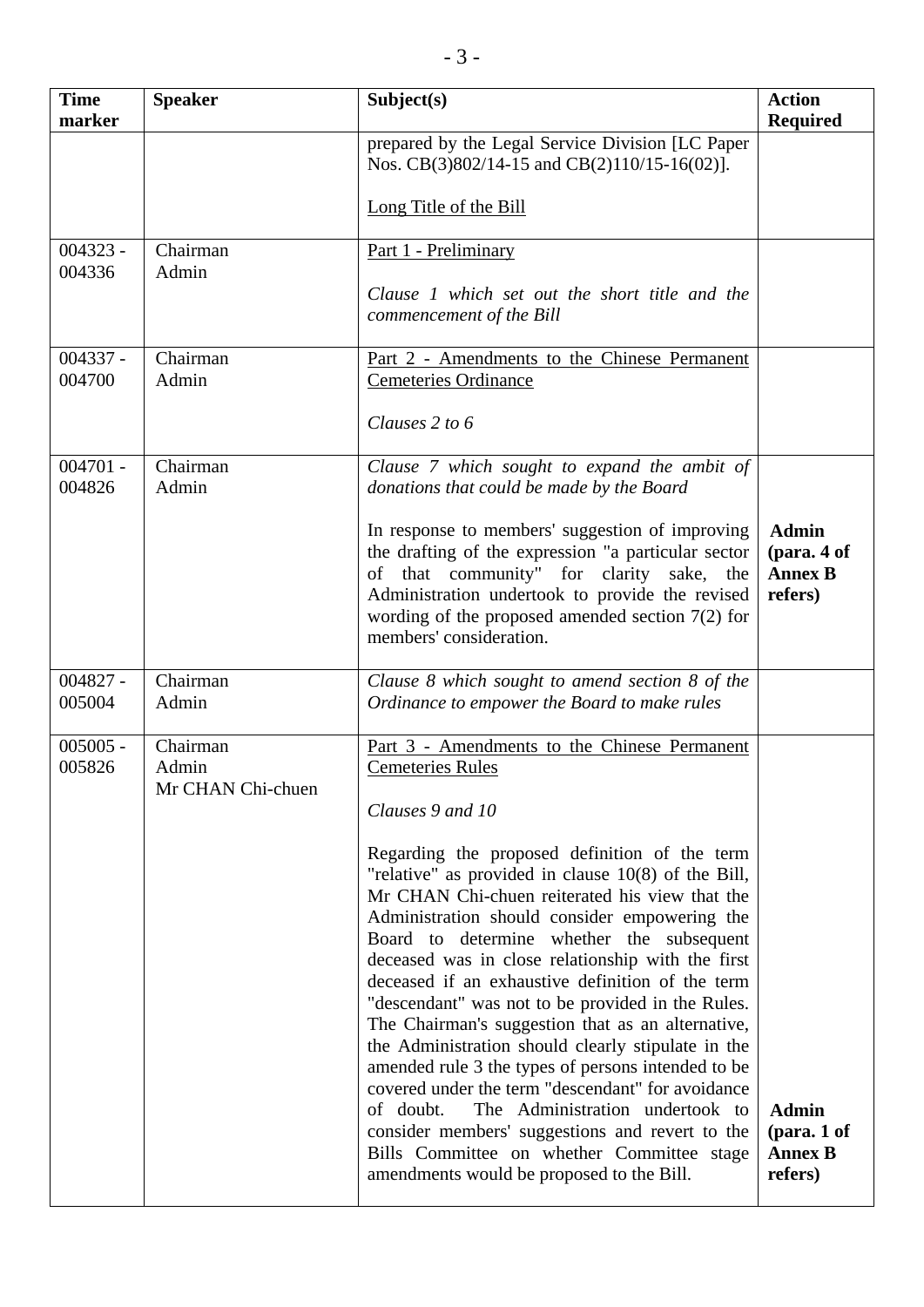| <b>Time</b>                    | <b>Speaker</b>                                              | Subject(s)                                                                                                                                                                                                                                                                                                                                                                                                                                                                                                                                                                                                                                                                                                                                                                                                                                                                                                                                                                                                                                                                                                                                                                                                                                                                                                                                                                                                                                                                                                                                                                                                                                                                                                                                                                                                                                                                                                                                                                                                                                                                                                                                                                                                                                                                                                     | <b>Action</b>                                                                      |
|--------------------------------|-------------------------------------------------------------|----------------------------------------------------------------------------------------------------------------------------------------------------------------------------------------------------------------------------------------------------------------------------------------------------------------------------------------------------------------------------------------------------------------------------------------------------------------------------------------------------------------------------------------------------------------------------------------------------------------------------------------------------------------------------------------------------------------------------------------------------------------------------------------------------------------------------------------------------------------------------------------------------------------------------------------------------------------------------------------------------------------------------------------------------------------------------------------------------------------------------------------------------------------------------------------------------------------------------------------------------------------------------------------------------------------------------------------------------------------------------------------------------------------------------------------------------------------------------------------------------------------------------------------------------------------------------------------------------------------------------------------------------------------------------------------------------------------------------------------------------------------------------------------------------------------------------------------------------------------------------------------------------------------------------------------------------------------------------------------------------------------------------------------------------------------------------------------------------------------------------------------------------------------------------------------------------------------------------------------------------------------------------------------------------------------|------------------------------------------------------------------------------------|
| marker<br>$005827 -$<br>011439 | Chairman<br>ALA5<br>Admin<br>Mr CHAN Chi-chuen<br>The Board | Section 2 of the Ordinance and rule 3 of the Rules<br>The Legal Adviser to the Bills Committee pointed<br>out that six categories of persons were specified as<br>permanent residents of the Hong Kong Special<br>Region ("HKSAR")<br>Administrative<br>under<br>paragraph 2 of Schedule 1 to the Immigration<br>Ordinance<br>(Cap. 115)<br>("IO")<br>whereas<br>"permanently resident in Hong Kong" under<br>section 2 of the Ordinance and rule 3 of the Rules<br>referred to the continuous residency requirement<br>for a total of not less than seven years or the right<br>to land and to remain free of conditions of stay in<br>Hong Kong. Regarding the eligibility for the first<br>interment, burial or deposit in CPCs, the<br>Administration was requested to clarify whether<br>those persons who had acquired the permanent<br>resident status under paragraph 2 of Schedule 1 to<br>IO (e.g. a "doubly non-permanent resident" child<br>born in Hong Kong (whose parents were not Hong<br>Kong permanent residents at the time of the birth<br>of the child) after the establishment of HKSAR<br>and died at the age of five) would be regarded as<br>"permanently resident in Hong Kong" under<br>section 2 of the Ordinance and rule 3 of the Rules.<br>The advice of the Board and the Administration<br>that -<br>(a) under the existing rule 4 of the Rules, a child<br>who died at an early age might be buried or<br>deposited in CPCs if his/her father was a<br>person of Chinese race permanently resident in<br>Hong Kong; and<br>(b) the new rule 4 of the Rules would stipulate that<br>a person of Chinese race permanently resident<br>in Hong Kong (regardless of the sex of that<br>person) and the spouse and children of that<br>person were eligible for the first interment,<br>burial or deposit in CPCs.<br>The Administration's advice that the scope of<br>persons who were "permanently resident in Hong<br>Kong" under section 2 of the Ordinance and the<br>new rule $4(2)(a)$ of the Rules was wider than<br>"Hong Kong permanent resident" under IO. As<br>the current exercise purposed to broaden the scope<br>of deceased persons of Chinese race eligible to be<br>buried, interred or deposited in CPCs, the<br>Administration did not intend to modify the | <b>Required</b><br><b>Admin</b><br>$(\text{para. } 3(a))$<br>of Annex B<br>refers) |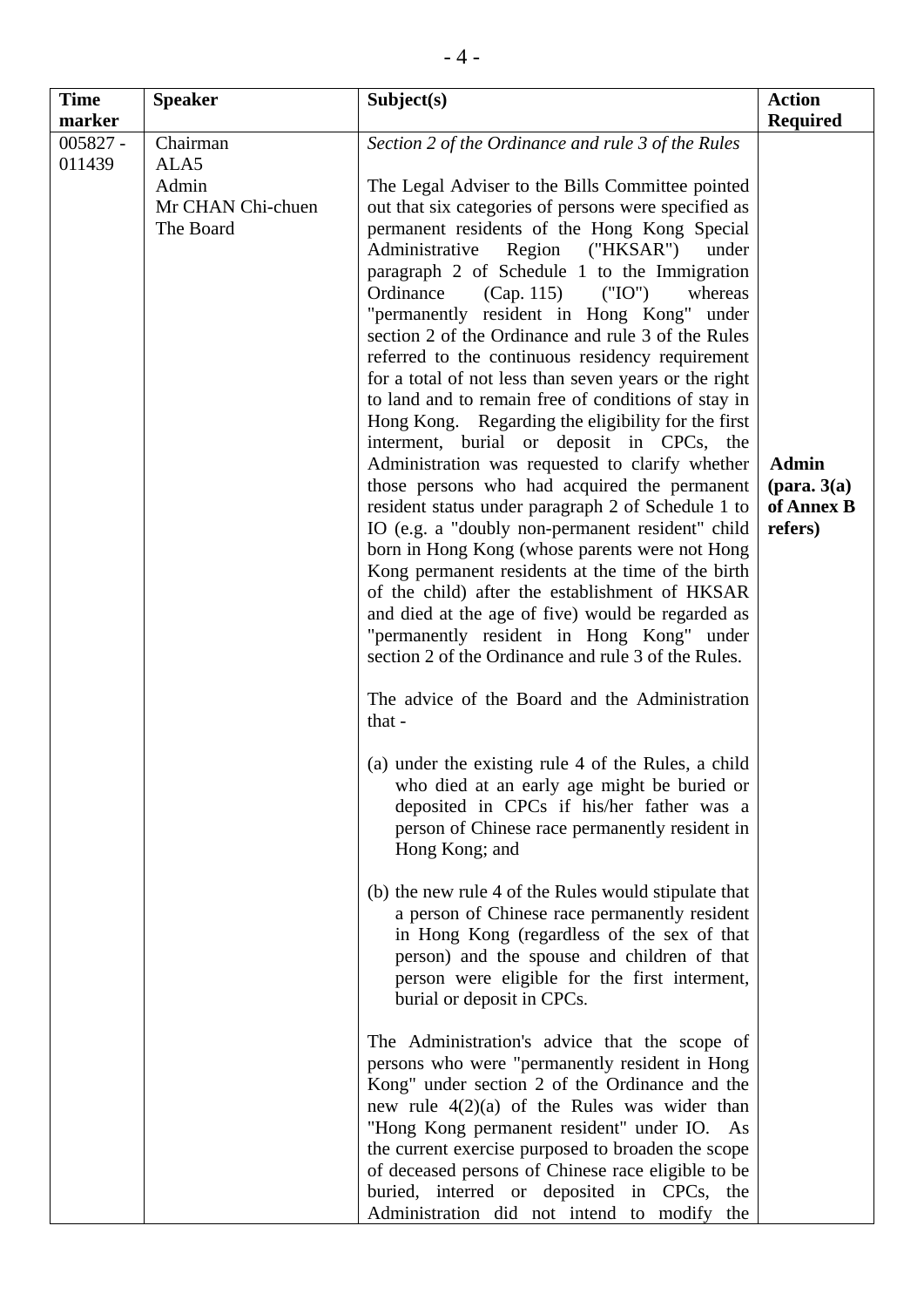| <b>Time</b><br>marker    | <b>Speaker</b>                                                      | Subject(s)                                                                                                                                                                                                                                                                                                                                                                                                                                                                                                                                                                                                                                                     | <b>Action</b><br><b>Required</b>                                          |
|--------------------------|---------------------------------------------------------------------|----------------------------------------------------------------------------------------------------------------------------------------------------------------------------------------------------------------------------------------------------------------------------------------------------------------------------------------------------------------------------------------------------------------------------------------------------------------------------------------------------------------------------------------------------------------------------------------------------------------------------------------------------------------|---------------------------------------------------------------------------|
|                          |                                                                     | definition of "permanently resident in Hong Kong"<br>by making direct reference to the relevant<br>provisions of IO, which might unduly affect the<br>eligibility.                                                                                                                                                                                                                                                                                                                                                                                                                                                                                             |                                                                           |
| $011440 -$<br>$013326 -$ | Chairman<br>Mr IP Kwok-him<br>Mr Christopher CHUNG<br>ALA5<br>Admin | Enquiries of the Chairman and Mr IP Kwok-him<br>on the Administration's rationale for adopting the<br>expression "permanently resident in Hong Kong"<br>instead of "Hong Kong permanent resident".<br>They asked whether any categories of persons (e.g.<br>those persons who were born in Hong Kong but<br>had emigrated overseas before completion of the<br>seven-year continuous residence requirement)<br>would lose their eligibility for using CPCs'<br>cemetery facilities in accordance with the<br>definition "permanently resident in Hong Kong"<br>prescribed in the Ordinance and the Rules.<br>The Administration's explanation that the current |                                                                           |
|                          |                                                                     | construction of the relevant provisions did not bar<br>the Administration from making reference to IO in<br>determining the eligibility for the first interment,<br>burial or deposit in CPCs, while at the same time<br>provided a less stringent framework. It should be<br>noted that under the definition of "permanently<br>resident in Hong Kong" in section 2 of the<br>Ordinance and rule 3 of the Rules, persons who<br>had the right to land and to remain free of<br>conditions of stay in Hong Kong were eligible for<br>the first interment, burial or deposit in CPCs even<br>if they did not fulfill the continuous residence<br>requirement.   |                                                                           |
|                          |                                                                     | Mr Christopher CHUNG expressed support for<br>the continued use of the expression "permanently<br>resident in Hong Kong".                                                                                                                                                                                                                                                                                                                                                                                                                                                                                                                                      |                                                                           |
|                          |                                                                     | The Administration was requested to clarify the<br>following issues raised by the Legal Adviser to the<br>Bills Committee -                                                                                                                                                                                                                                                                                                                                                                                                                                                                                                                                    | <b>Admin</b><br>$(\text{para. } 3(b))$<br>and $3(c)$ of<br><b>Annex B</b> |
|                          |                                                                     | (a) for the sake of clarity, whether the definition of<br>"permanently resident in Hong Kong" under<br>section 2 of the Ordinance and rule 3 of the<br>Rules needed to be amended having regard to<br>section $2A(1)$ of IO concerning the right of<br>abode in Hong Kong enjoyed by Hong Kong<br>permanent residents; and                                                                                                                                                                                                                                                                                                                                     | refers)                                                                   |
|                          |                                                                     | (b) to what extent the scope of persons who were<br>"permanently resident in Hong Kong" under                                                                                                                                                                                                                                                                                                                                                                                                                                                                                                                                                                  |                                                                           |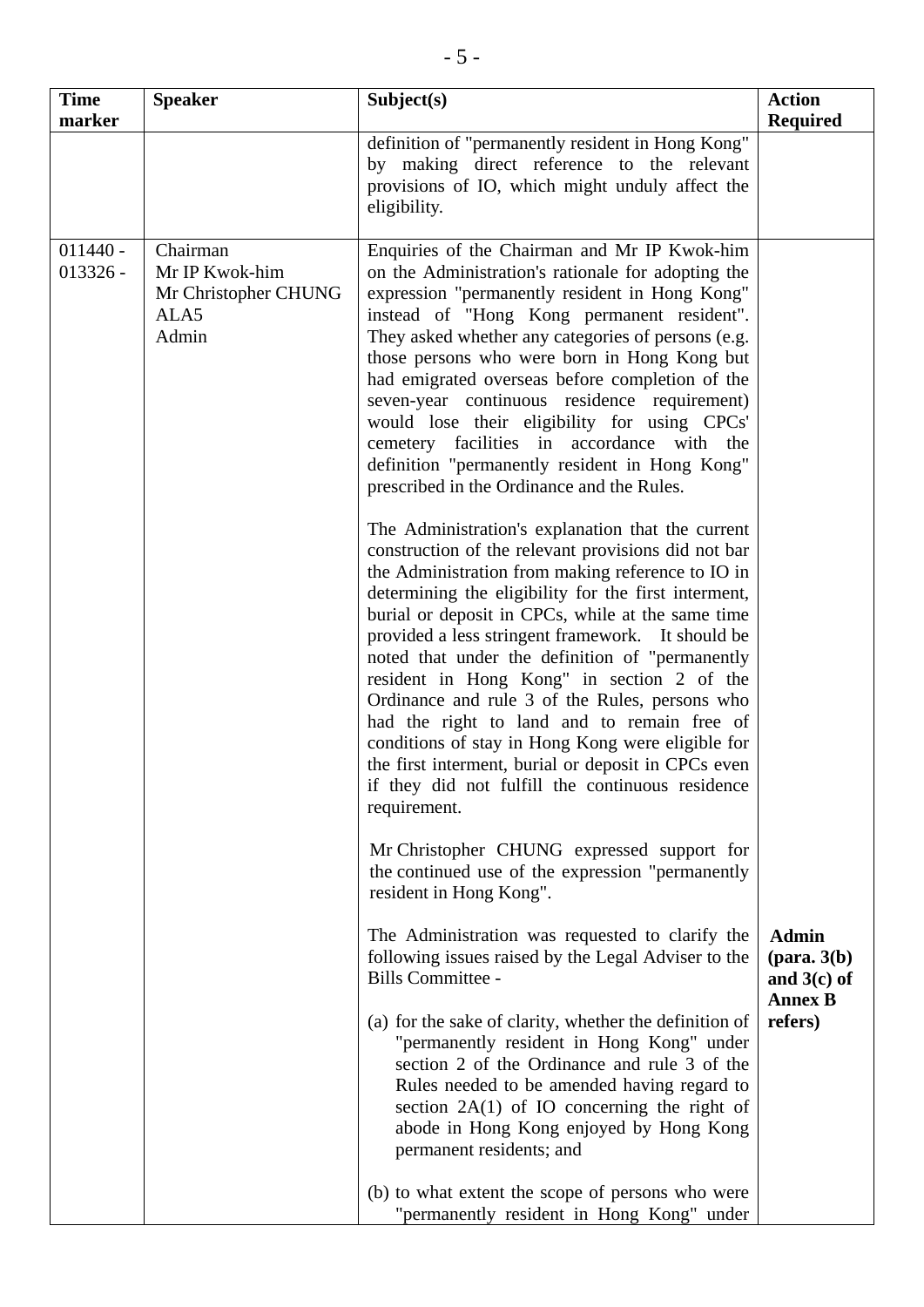| <b>Time</b><br>marker | <b>Speaker</b>                                                                         | Subject(s)                                                                                                                                                                                                                                                                                                                                                                                                                                                                                                                                                                                                                                                                                                                                                                                                                                                                                                                                                                                                                                                                       | <b>Action</b><br><b>Required</b>                                                      |
|-----------------------|----------------------------------------------------------------------------------------|----------------------------------------------------------------------------------------------------------------------------------------------------------------------------------------------------------------------------------------------------------------------------------------------------------------------------------------------------------------------------------------------------------------------------------------------------------------------------------------------------------------------------------------------------------------------------------------------------------------------------------------------------------------------------------------------------------------------------------------------------------------------------------------------------------------------------------------------------------------------------------------------------------------------------------------------------------------------------------------------------------------------------------------------------------------------------------|---------------------------------------------------------------------------------------|
|                       |                                                                                        | section 2 of the Ordinance and rule 3 of the<br>Rules was wider than "Hong Kong permanent<br>resident" under section $2(1)$ and paragraph 2 of<br>Schedule 1 to IO, with examples of the<br>circumstances under which certain categories<br>of persons who had not acquired permanent<br>resident status under IO but could be regarded<br>as "permanently resident in Hong Kong" under<br>section 2 of the Ordinance and rule 3 of the<br>Rules.                                                                                                                                                                                                                                                                                                                                                                                                                                                                                                                                                                                                                                |                                                                                       |
|                       |                                                                                        | Mr IP Kwok-him's view that for the sake of<br>the Administration<br>should<br>clarity,<br>consider<br>amending the definition of "permanently resident<br>in Hong Kong" under section 2 of the Ordinance<br>and rules 3 of the Rules by making reference to<br>section $2A(1)$ of IO.                                                                                                                                                                                                                                                                                                                                                                                                                                                                                                                                                                                                                                                                                                                                                                                            |                                                                                       |
| $013327 -$<br>013615  | Chairman<br>Ms Cyd HO<br>Admin                                                         | In response to Ms Cyd HO, the Administration's<br>advice that the impact on the demand for cemetery<br>facilities in CPCs arising from the broadened<br>scope of deceased persons eligible to be buried,<br>interred or deposited in CPCs would be minimal.                                                                                                                                                                                                                                                                                                                                                                                                                                                                                                                                                                                                                                                                                                                                                                                                                      |                                                                                       |
| $013616 -$<br>014616  | Chairman<br>Admin<br>ALA5<br>Dr Helena WONG<br>Chairman<br>Ms Cyd HO<br>Mr IP Kwok-him | Clauses 10 and 11<br>The Administration was requested to consider the<br>following views and suggestions of the Legal<br>Adviser to the Bills Committee -<br>(a) to spell out clearly in the amended rule 3 that<br>in deducing any relationship for the purposes<br>of paragraphs $(b)$ , $(c)$ and $(e)$ of the definition<br>of "relative" under clause 10(8) of the Bill, an<br>adopted child would be treated as the child of a<br>person by whom he was adopted; a step-child<br>of a person would be treated as the child of a<br>person; a child born out of wedlock would be<br>legitimate<br>child<br>treated<br>as<br>$\mathbf{a}$<br>and<br>any<br>relationship of the half-blood would be treated<br>as a relationship of the whole blood for the<br>avoidance of doubt; and<br>(b) in a similar vein to clause $10(8)$ , to consider<br>spelling out clearly in the Bill that "a child"<br>under the proposed amended rule $4(2)(c)$<br>would include a step-child, adopted child and<br>an illegitimate child.<br>Dr Helena WONG's expression of support that the | <b>Admin</b><br>$(\text{para. 1}(\text{a}))$<br>and 2 of<br><b>Annex B</b><br>refers) |
|                       |                                                                                        | legislation should stipulate explicitly the policy                                                                                                                                                                                                                                                                                                                                                                                                                                                                                                                                                                                                                                                                                                                                                                                                                                                                                                                                                                                                                               |                                                                                       |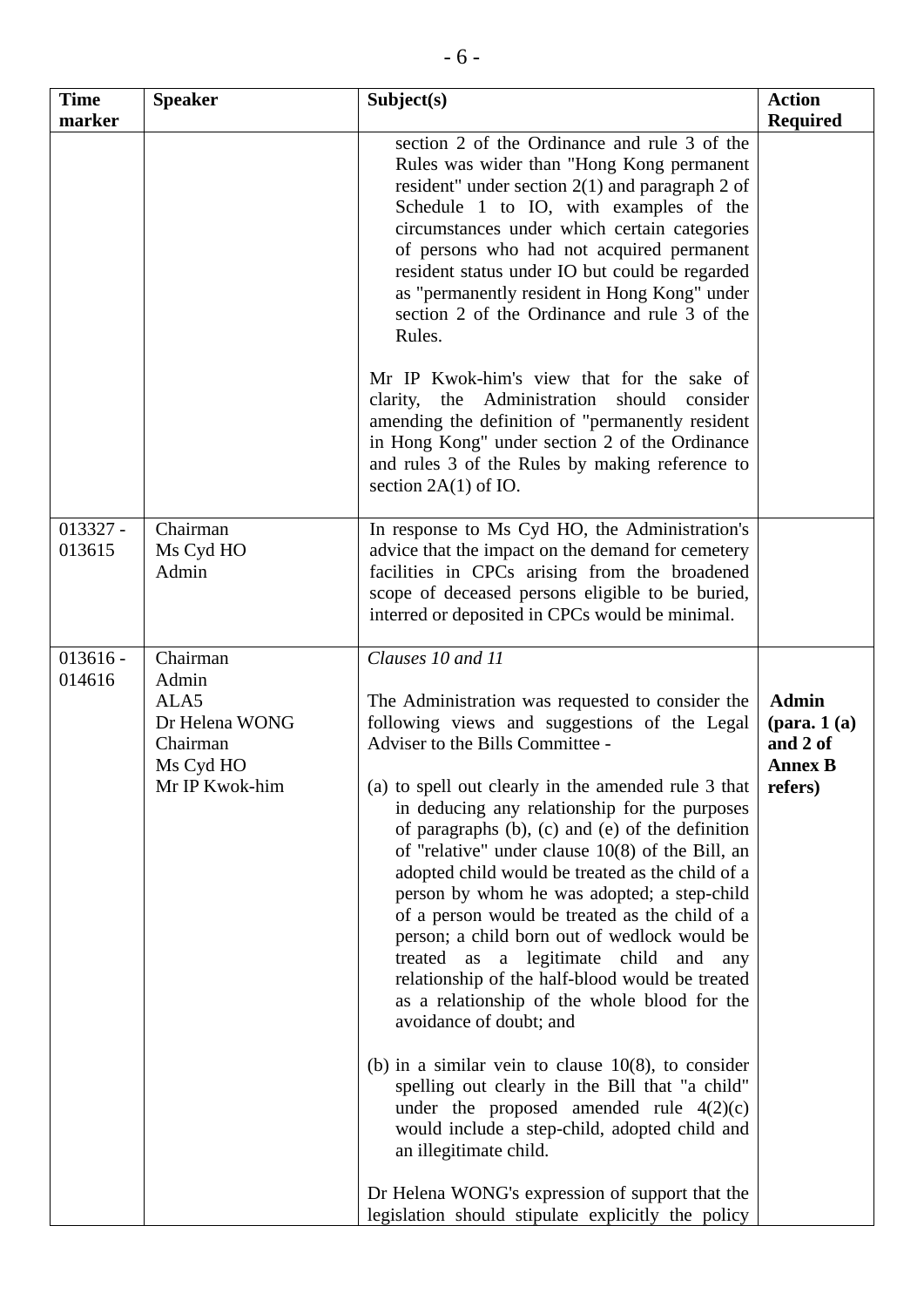| <b>Time</b>          | <b>Speaker</b>                                                                   | Subject(s)                                                                                                                                                                                                                                                                                                                                                                                                                                                                                                                                                                                                                  | <b>Action</b>   |
|----------------------|----------------------------------------------------------------------------------|-----------------------------------------------------------------------------------------------------------------------------------------------------------------------------------------------------------------------------------------------------------------------------------------------------------------------------------------------------------------------------------------------------------------------------------------------------------------------------------------------------------------------------------------------------------------------------------------------------------------------------|-----------------|
| marker               |                                                                                  |                                                                                                                                                                                                                                                                                                                                                                                                                                                                                                                                                                                                                             | <b>Required</b> |
|                      |                                                                                  | intent that a step child of a person would be treated<br>as the child of a person, an adopted child would be<br>treated as the child of a person by whom he was<br>adopted and a child born out of wedlock would be<br>treated as a legitimate child and any relationship of<br>the half-blood would be treated as a relationship of<br>the whole blood in deducing the relationship of<br>"relative". She was opposed to the suggestion of<br>empowering the Board to exercise discretion in<br>considering the relevant applications as it might<br>create grey area and disputes.<br>Ms Cyd HO<br>shared her view.       |                 |
|                      |                                                                                  | The Chairman's views that the Administration<br>should consider providing in the Rules a more<br>detailed definition for the term "relative" to<br>include those persons who were generally regarded<br>as the family members of the first deceased.<br>Where necessary and if a kind of relationship was<br>not covered in the Rules, the applicants concerned<br>should be requested to provide documentary proof<br>to support the relationship of the subsequent<br>deceased with the first deceased (e.g. as the foster<br>son $(\frac{2}{50}, \frac{2}{5})$ of the first deceased) for consideration<br>by the Board. |                 |
|                      |                                                                                  | Mr IP Kwok-him's query about the need and<br>propriety of providing in the Rules an exhaustive<br>"descendant"<br>definition<br>for<br>the<br>terms<br>and<br>"relative".<br>His view that the present drafting<br>could be interpreted to cover different categories<br>of persons.                                                                                                                                                                                                                                                                                                                                        |                 |
|                      |                                                                                  | The Administration confirmed the policy intent<br>that a step child, an adopted child and a child born<br>out of wedlock would be treated as a legitimate<br>child and hence, covered by the term "a child" in<br>the proposed amended rule $4(2)(c)$ . It however<br>undertook to consider the views and suggestions of<br>members/the Legal Adviser to the Bills Committee<br>on the drafting of the relevant provisions.                                                                                                                                                                                                 |                 |
| $014617 -$<br>014807 | Chairman<br>Admin                                                                | Clauses 12, 13(1) and $13(2)$                                                                                                                                                                                                                                                                                                                                                                                                                                                                                                                                                                                               |                 |
| $014808 -$<br>020047 | Chairman<br>Admin<br>Ms Cyd HO<br>Dr Helena WONG<br>Dr Kenneth CHAN<br>The Board | Clause $13(3)$<br>Discussion on the proposed amendment to rule<br>$7(2)$ of the Rules which stipulated the dimension<br>of grave spaces in CPCs.                                                                                                                                                                                                                                                                                                                                                                                                                                                                            |                 |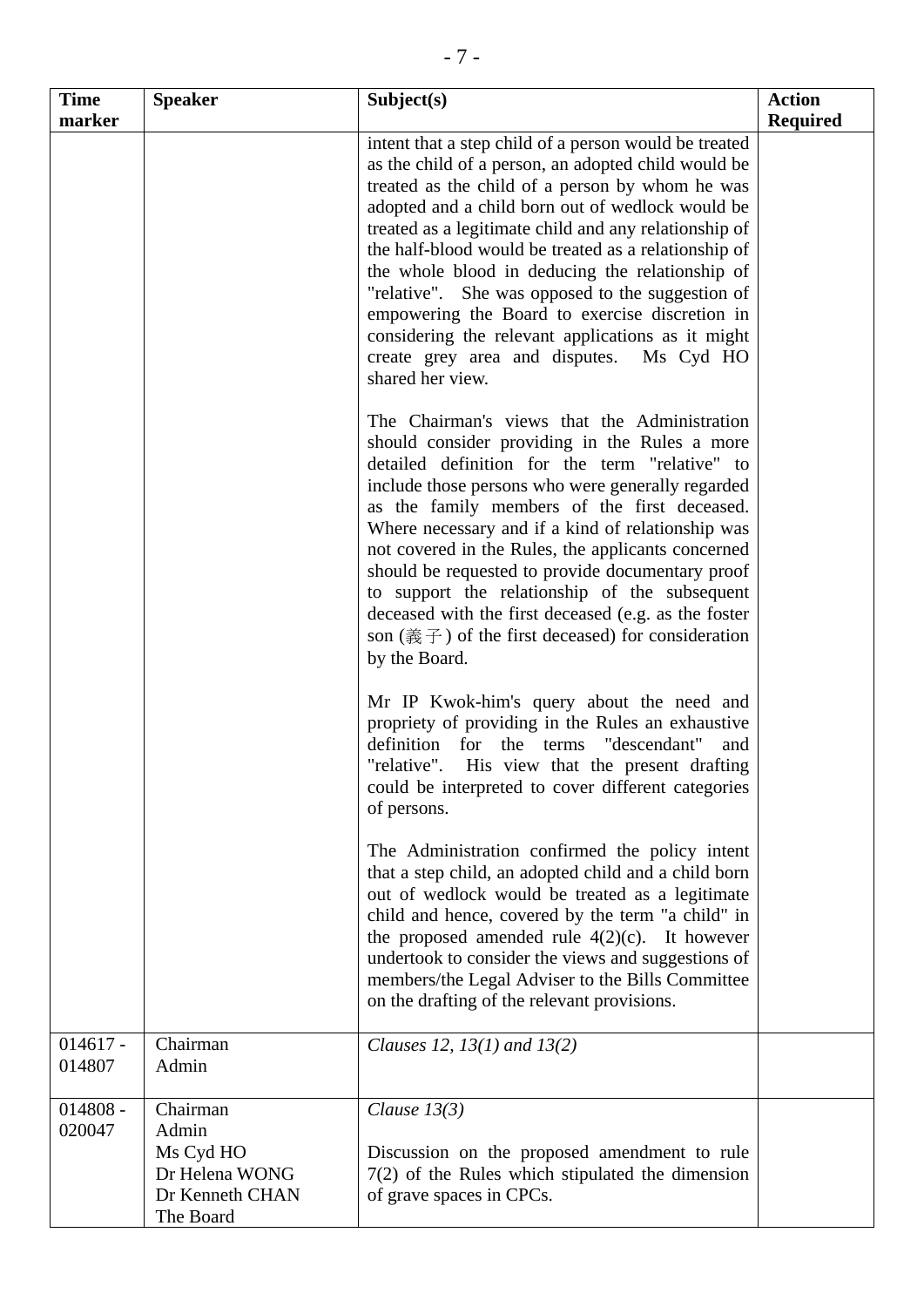| <b>Time</b><br>marker | <b>Speaker</b> | Subject(s)                                                                                                                                                                                                                                                                                                                                      | <b>Action</b><br><b>Required</b>                             |
|-----------------------|----------------|-------------------------------------------------------------------------------------------------------------------------------------------------------------------------------------------------------------------------------------------------------------------------------------------------------------------------------------------------|--------------------------------------------------------------|
|                       |                | The Administration was requested to provide (i)<br>the rationale for proposing the amendment; (ii)<br>pictures or pictograms illustrating how the revised<br>dimension was to be applied; (iii) information on<br>the actions to be taken by the Board if the<br>requirement concerning the dimension of grave<br>spaces was not complied with. | <b>Admin</b><br>$1$ (para. 5 of<br><b>Annex B</b><br>refers) |
| $020048 -$<br>020152  | Chairman       | Date of next meeting.<br>The Chairman's closing remarks.                                                                                                                                                                                                                                                                                        |                                                              |

Council Business Division 2 Legislative Council Secretariat 30 December 2015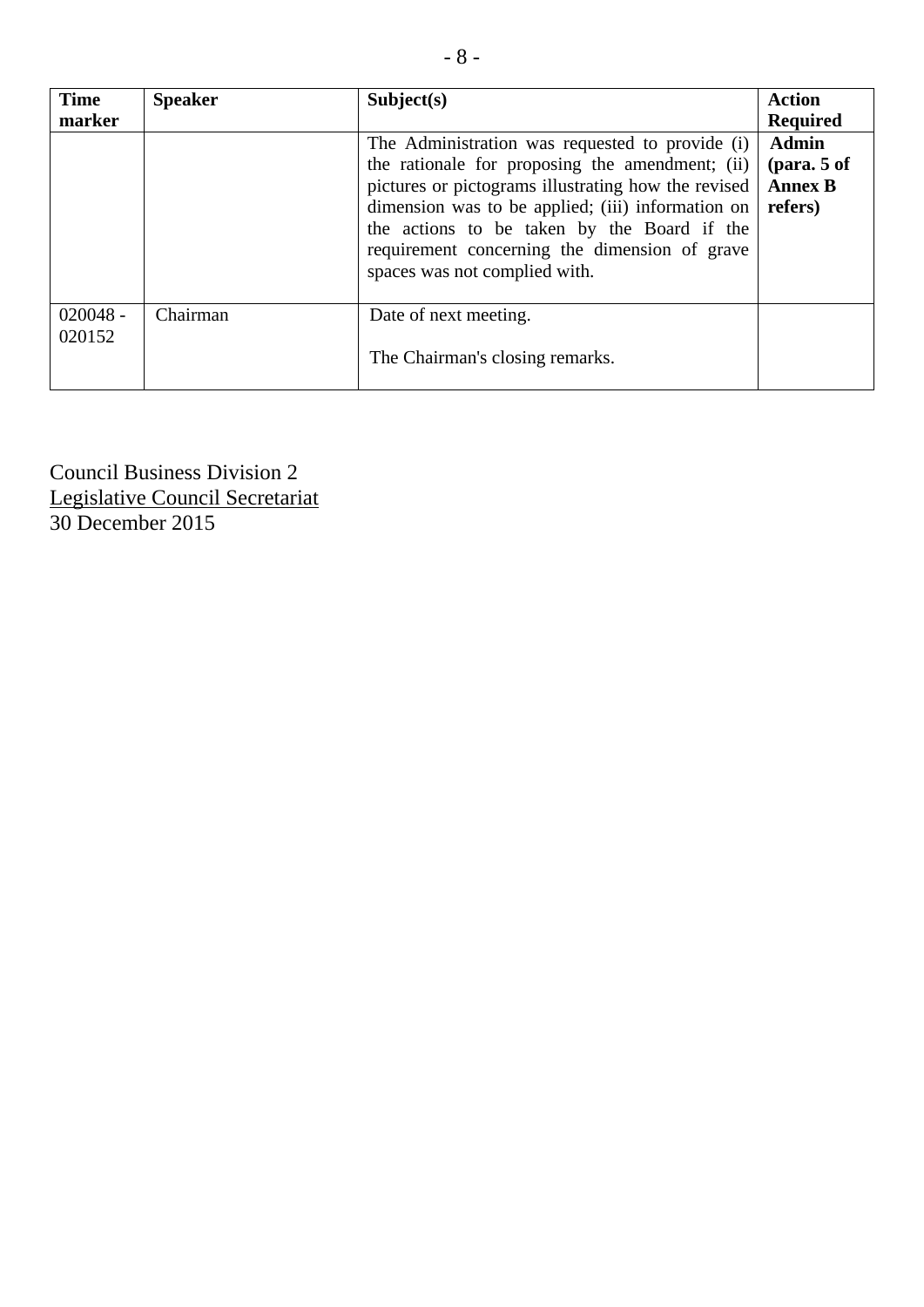# **Bills Committee on Chinese Permanent Cemeteries (Amendment) Bill 2015**

# **List of follow-up actions arising from the discussion at the meeting on 27 November 2015**

1. Members noted that clause 10(8) of the Chinese Permanent Cemeteries (Amendment) Bill 2015 ("the Bill") proposed to expand the eligibility for subsequent burial or deposit in cemetery facilities by removing all references to "close relative" as defined under rule 3 of the Chinese Permanent Cemeteries Rules (Cap. 1112A) ("the Rules") and substituting it by "relative". Regarding the definition of "relative", although the Administration confirmed the policy intent that a step child of a person would be treated as the child of a person, an adopted child would be treated as the child of a person by whom he was adopted and a child born out of wedlock would be treated as a legitimate child and any relationship of the half-blood would be treated as a relationship of the whole blood in deducing the relationship of "relative", there were concerns about the clarity of the relevant provisions under the Rules. A member considered that the term "descendant" under clause 10(8)(e) is unclear. The Administration was requested to consider the following suggestions of members/the Legal Adviser to the Bills Committee and revert to the Bills Committee on whether Committee stage amendments would be proposed to the Bill -

- (a) to spell out clearly in the amended rule 3 that in deducing any relationship for the purposes of paragraphs (b), (c) and (e) of the definition of "relative" under clause 10(8) of the Bill, an adopted child would be treated as the child of a person by whom he was adopted; a step-child of a person would be treated as the child of a person; a child born out of wedlock would be treated as a legitimate child and any relationship of the half-blood would be treated as a relationship of the whole blood for the avoidance of doubt; and
- (b) if an exhaustive definition of the term "descendant" was not to be provided in the Rules, the Administration should make reference to how the term "kinship" was defined in the relevant administrative guidelines adopted by the Food and Environmental Hygiene Department and consider empowering the Board of Management of the Chinese Permanent Cemeteries ("the Board") to determine whether the subsequent deceased was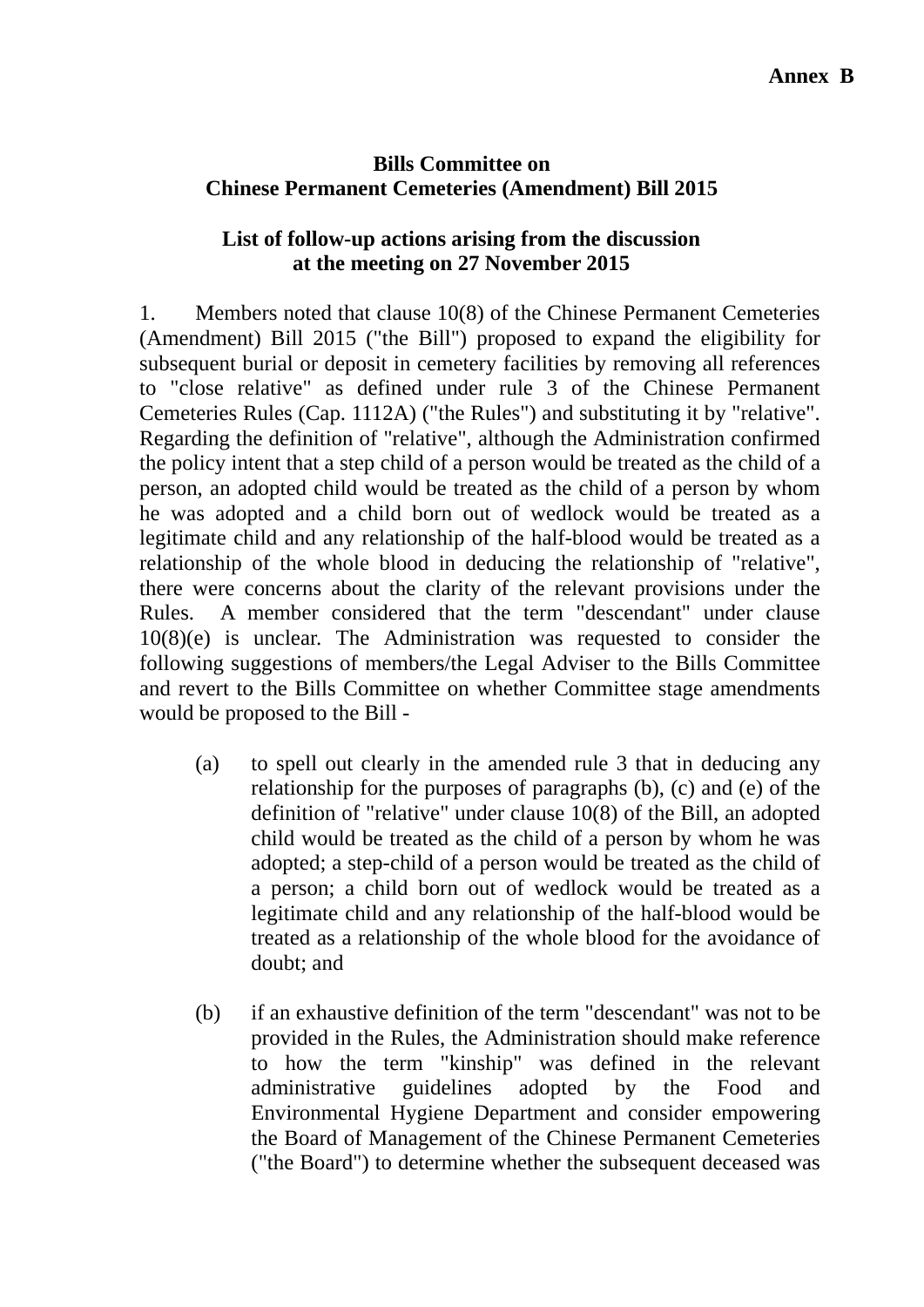in close relationship with the first deceased, so as to allow the Board more flexibility in considering applications for subsequent burials or deposits in the Chinese Permanent Cemeteries ("CPCs").

2. Regarding the first eligible deceased (in relation to the eligibility for the first interment, burial or deposit in CPCs) who was a child under the proposed amended rule  $4(2)(c)$  of the Rules (clause 11), the Administration confirmed that a child was intended to cover a step-child, adopted child and an illegitimate child. In a similar vein to clause 10(8), the Administration was also requested to consider whether it would spell out clearly in the Bill that a child under the proposed amended rule  $4(2)(c)$  would include a step-child, adopted child and an illegitimate child.

3. The Legal Adviser to the Bills Committee pointed out that six categories of persons were specified as permanent residents of the Hong Kong Special Administrative Region under paragraph 2 of Schedule 1 to the Immigration Ordinance (Cap. 115) ("IO") whereas "permanently resident in Hong Kong" under section 2 of the Chinese Permanent Cemeteries Ordinance (Cap. 1112) ("the Ordinance") and rule 3 of the Rules referred to the continuous residency requirement for a total of not less than seven years or the right to land and to remain free of conditions of stay in Hong Kong. The Administration was requested to clarify the following issues in relation to the eligibility for the first interment, burial or deposit in CPCs -

- (a) whether those persons who had acquired the permanent resident status under paragraph 2 of Schedule 1 to IO would be regarded as "permanently resident in Hong Kong" under section 2 of the Ordinance and rule 3 of the Rules;
- (b) for the sake of clarity, whether the definition of "permanently resident in Hong Kong" under section 2 of the Ordinance and rule 3 of the Rules needed to be amended having regard to section 2A(1) of IO concerning the right of abode in Hong Kong enjoyed by Hong Kong permanent residents; and
- (c) to what extent the scope of persons who were "permanently resident in Hong Kong" under section 2 of the Ordinance and rule 3 of the Rules was wider than "Hong Kong permanent resident" under section 2(1) and paragraph 2 of Schedule 1 to IO, with examples of the circumstances under which certain categories of persons who had not acquired permanent resident